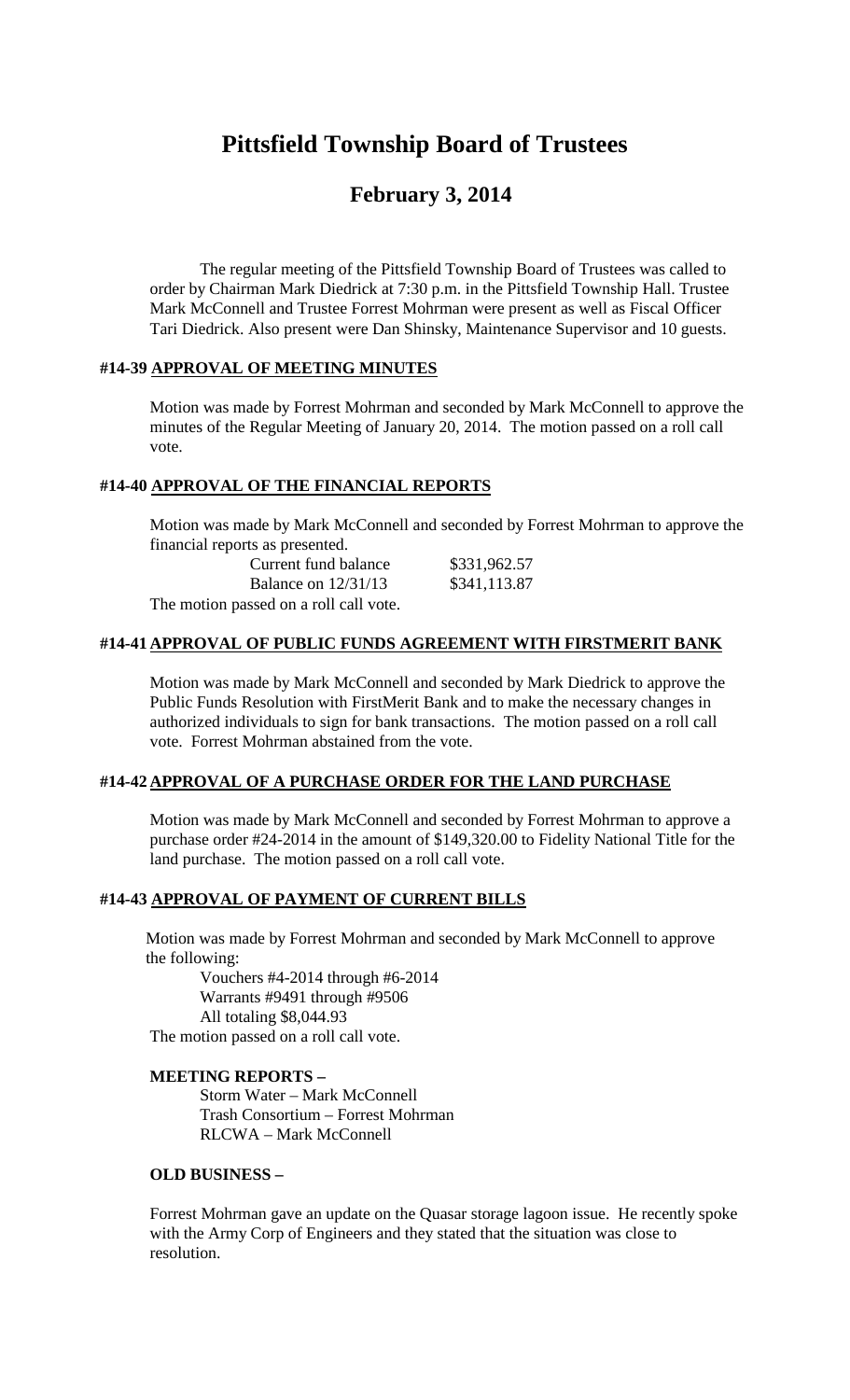The cemetery records were discussed. The old record books have been scanned, paper copies made, and a copy burned onto a CD for safe storage. The software program has been loaded on the computer and data entry will begin soon. Mark Diedrick is checking into the purchase of a fireproof safe for the original documents.

The Plum Creek Ditch Project was discussed. Because we were unable to obtain an easement from one of the residents, the project will not be able to be completed. Currently easements are being obtained for the Guthrie Ditch Project.

### **#14-44 AGREEMENT TO RETURN APPROPRIATED FUNDS FOR THE PLUM CREEK DITCH PROJECT AND TO ABANDON SAID PROJECT**

Motion was made by Mark McConnell and seconded by Forrest Mohrman to approve the returning of appropriated funds held by the Storm Water District for the Plum Creek Ditch Project and to abandon said project at this time. The motion passed on a roll call vote.

# **#14-45 AGREEMENT TO DENY A BUREAU OF WORKERS COMP CLAIM FOR A FORMER EMPLOYEE**

Motion was made by Forrest Mohrman and seconded by Mark McConnell to deny a Bureau of Workers Comp claim for a former employee. The date of his injury was in 1982. The motion passed on a roll call vote.

Deputy Vansant gave a brief update on the Pittsfield Township patrolling by the Lorain County Sheriff's Office. He will be the patrol representative in Pittsfield Township. A grant has been obtained to help with the cost of this community policing in area townships.

There was a brief discussion concerning the Service Agreement presented by Wellington Indoor Comfort for service to the new heating and air conditioning equipment in the Townhall.

# **#14-46 AGREEMENT NOT TO OBTAIN THE SERVICE AGREEMENT PRESENTED BY WELLINGTON INDOOR COMFORT FOR SERVICE AND REPAIRS TO THE HEATING AND AIR CONDITIONING EQUIPMENT AT THE TOWNHALL**

Motion was made by Forrest Mohrman and seconded by Mark McConnell to not obtain the service agreement as presented by Wellington Indoor Comfort for service and repairs to the heating and air conditioning equipment at the Townhall. The motion passed on a roll call vote.

# **#14-47 APPROVAL TO APPOINT JIM McCONNELL AS THE LORCO REPRESENTATIVE FOR PITTSFIELD TOWNSHIP**

Motion was made by Mark Diedrick and seconded by Forrest Mohrman to appoint Jim McConnell as the LORCO representative for Pittsfield Township. This is a three year term. The motion passed on a roll call vote. Mark McConnell abstained from the vote.